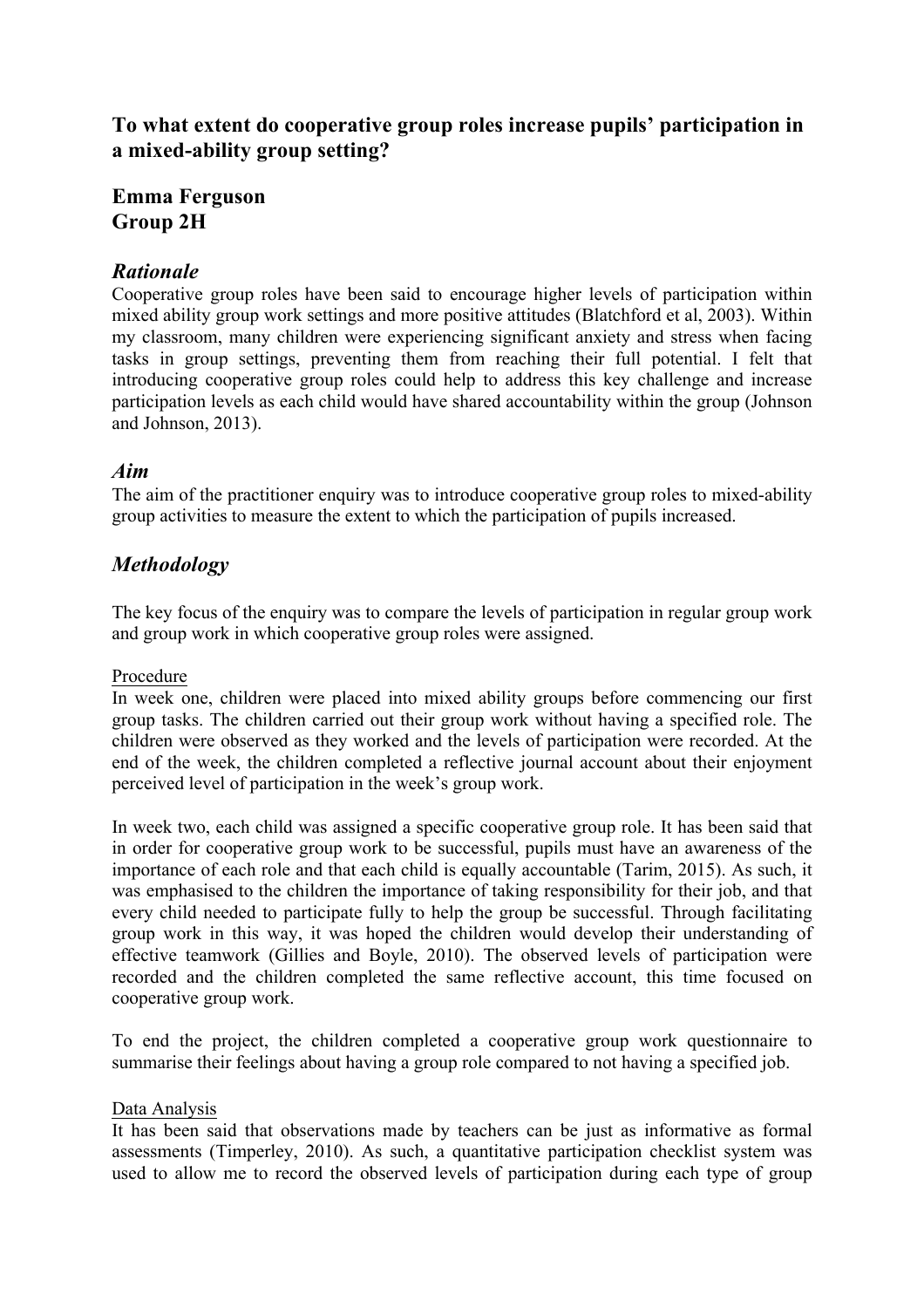work. A key limitation however is that observations of this kind do not provide a full insight into the meaning behind what is observed, e.g. certain types of behaviour displayed (Bryman and Bell, 2015). Ticks were placed where appropriate and I examined the differences between each checklist. An extract from the template is shown below:

| Name              | Participated in group<br>work | Listens to others<br>and contributes<br>their own ideas | Focused on<br>the Task |
|-------------------|-------------------------------|---------------------------------------------------------|------------------------|
| Pupil 1 (Group A) |                               |                                                         |                        |
| Pupil 2 (Group A) |                               |                                                         |                        |
| Pupil 3 (Group A) |                               |                                                         |                        |
| Pupil 4 (Group A) |                               |                                                         |                        |
| Pupil 5 (Group A) |                               |                                                         |                        |
| Pupil 6 (Group A) |                               |                                                         |                        |

The reflective accounts were used to collect qualitative data on the children's perceptions of their participation. I reviewed the comments made and identified key themes that emerged. Extracts from the templates are displayed below:

Did you enjoy the group work or not? Why?

 $\overline{1}$ 

How do you feel you performed in the group work?

Did you e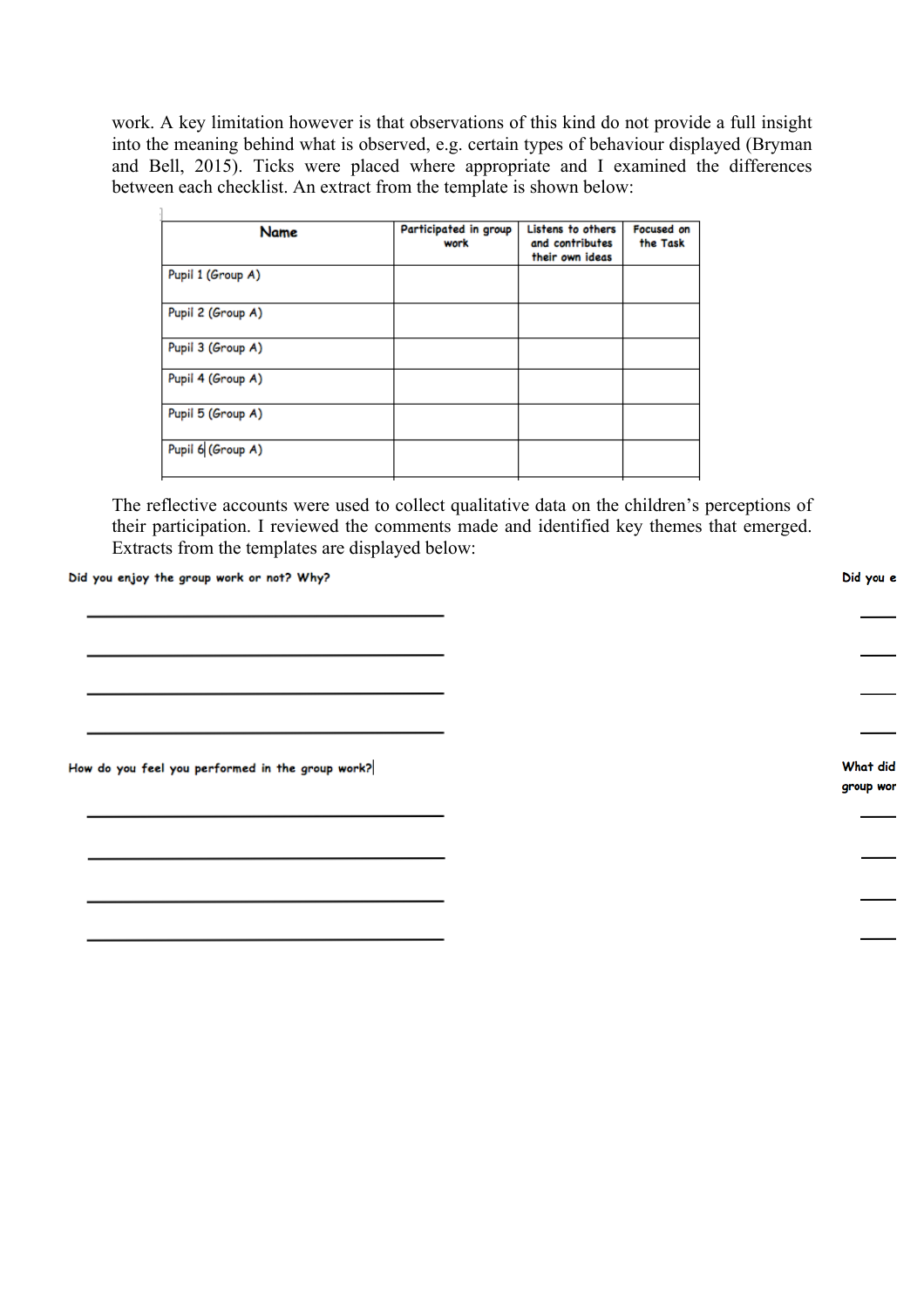At the end of the enquiry, the children were given a likert scale questionnaire to complete assessing their thoughts on the cooperative group work compared to regular group work. An extract of this is shown below:

|                                                                             | Strongly<br>Agree |  | Agree Neutral Disagree | Strongly<br>Disagree |
|-----------------------------------------------------------------------------|-------------------|--|------------------------|----------------------|
| 1. I prefer cooperative group<br>work to regular group work.                |                   |  |                        |                      |
| 2. Having a group job improves<br>my attitude towards the work.             |                   |  |                        |                      |
| 3. Cooperative group work makes<br>me want to take part more than<br>usual. |                   |  |                        |                      |

The results will be displayed in a table to determine the exact number of children who selected each option on the likert scale. This method was selected as it is a valuable data collection tool for ensuring easily processed and analysed data, however it can be common for respondents to be unsure which option to select, or select more than one option which can render their answer invalid (Bryman and Bell, 2015)

# *Findings*

It was found that the levels of participation in certain children significantly increased. This is evident through observations and the children's perceptions.

### **Observations**

There were a few children who were observed in week one as taking a more passive role within the group. They were reluctant to contribute their ideas, engaged in off task behaviour and displayed a lack of focus. In the second week, while some of these children still demonstrated similar levels of participation, the majority were seen to be offering more ideas, helping others in the group and demonstrating a higher level of engagement with the task.

#### Reflective Accounts

Different themes emerged from the children's perceptions relating to the benefits of cooperative group work discussed in literature, such as feeling included, shared accountability and improved teamwork.

#### *Included*

Many children commented on the fact they felt more included during the cooperative group work as they had a specific role to play:

*"I really liked having a group job because no one was getting left out" – Pupil A*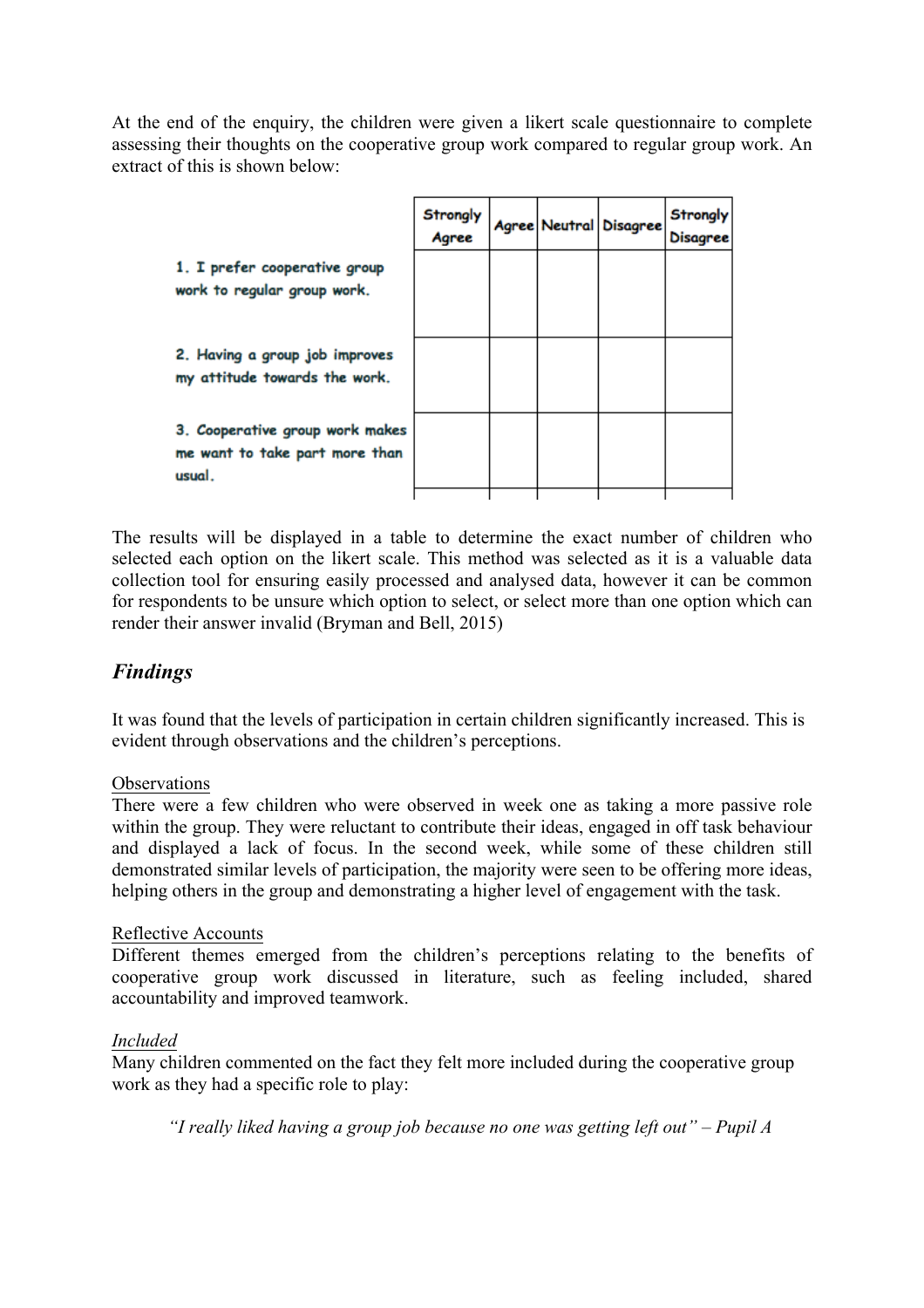Another pupil's opinions towards feeling included changed significantly between each week of group work. After week one, this pupil stated:

*"Sometimes I was left out and did not enjoy that" – Pupil B*

However, following the cooperative group work, this same pupil commented:

*"I did enjoy my job because I got to do more and there was less arguing" – Pupil B*

#### *Shared Accountability*

Many children also made reference to the shared accountability that is vital to the success of cooperative group work. One pupil commented on the positive influence the roles made on the participation of each group member:

*"I enjoyed doing the group work with jobs because it makes everybody do work and not sitting doing nothing" – Pupil C*

A different pupil wrote similar comments regarding the equal responsibility of cooperative group work:

*"I enjoyed it because everyone had to do something and no one was more important than someone else" – Pupil D*

It is clear from this that the majority of children enjoyed the shared responsibility and the feeling that everyone had to participate.

#### *Improved Teamwork*

Many children mentioned that the number of arguments were reduced and the group were more productive:

*"I enjoyed it because it caused less arguments and we got stuff done" – Pupil E*

A pupil also commented on the positive effect it had on their ability to work well with each other:

*"I enjoyed having a group job because we get to know each other and get along better" – Pupil F*

A small number of children expressed that they still felt excluded and that they were getting involved in arguments, however this was a small minority.

#### **Ouestionnaires**

The majority of questionnaires displayed positive feelings towards cooperative group work compared to regular group work. The ticks placed for each stage of the likert scale were totalled. The findings are displayed below: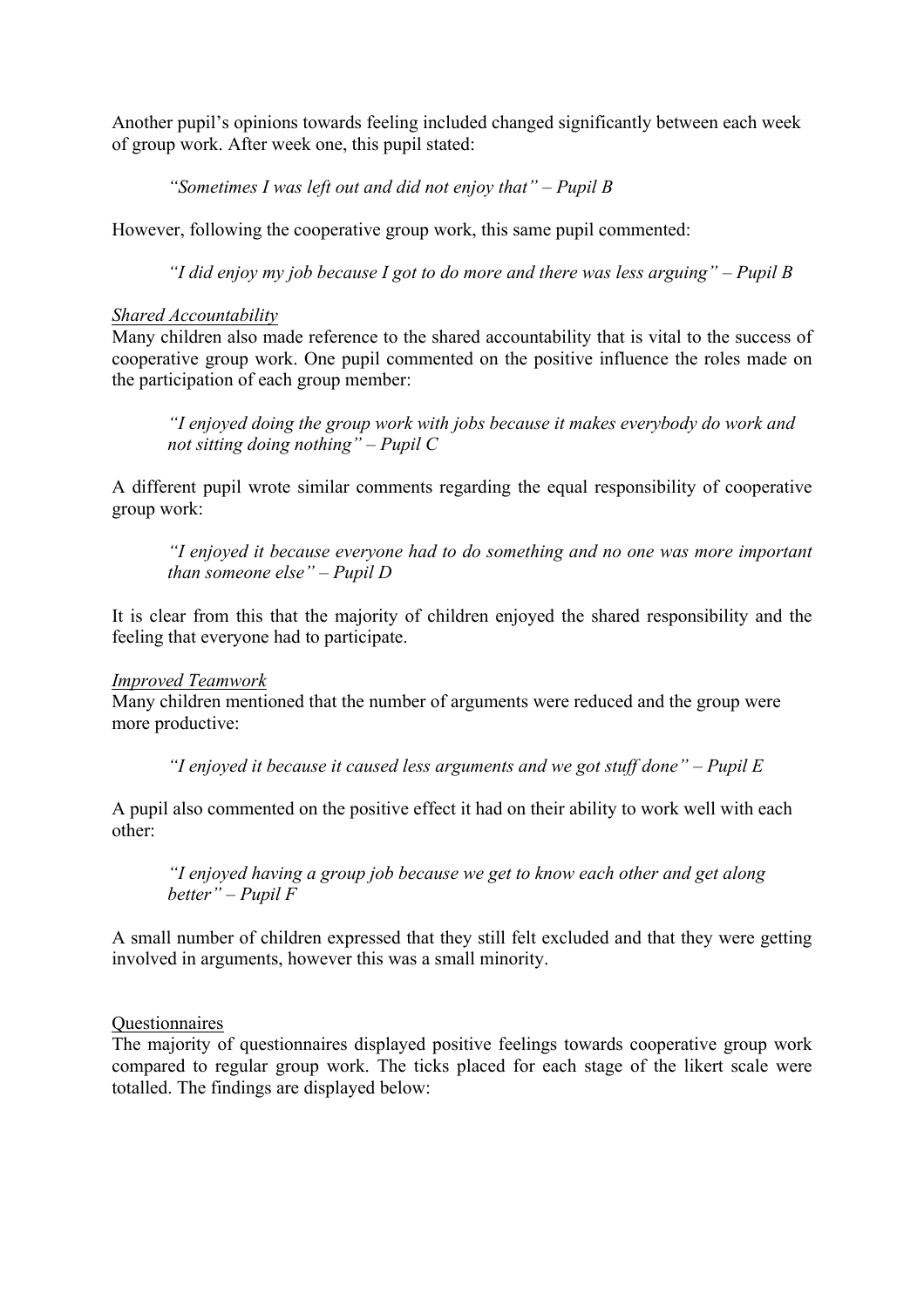|                    | <b>Strongly</b> | Agree          | <b>Neutral</b> | <b>Disagree</b>  | <b>Strongly</b> |
|--------------------|-----------------|----------------|----------------|------------------|-----------------|
|                    | <b>Agree</b>    |                |                |                  | <b>Disagree</b> |
| I prefer           | 13              | $\overline{3}$ | $\overline{4}$ | $\mathbf{0}$     | $\theta$        |
| cooperative        |                 |                |                |                  |                 |
| group work         |                 |                |                |                  |                 |
| to regular         |                 |                |                |                  |                 |
| group work         |                 |                |                |                  |                 |
| <b>Having a</b>    | $\overline{4}$  | 10             | $\overline{4}$ | $\mathbf{1}$     | $\mathbf{1}$    |
| group job          |                 |                |                |                  |                 |
| improves           |                 |                |                |                  |                 |
| my attitude        |                 |                |                |                  |                 |
| towards the        |                 |                |                |                  |                 |
| work.              |                 |                |                |                  |                 |
| Cooperative        | 6               | 9              | $\overline{4}$ | $\mathbf{1}$     | $\mathbf{0}$    |
| group work         |                 |                |                |                  |                 |
| makes me           |                 |                |                |                  |                 |
| want to take       |                 |                |                |                  |                 |
| part more          |                 |                |                |                  |                 |
| than usual.        |                 |                |                |                  |                 |
| <b>When I have</b> | 8               | 5              | $\overline{3}$ | $\overline{2}$   | $\overline{2}$  |
| a group job        |                 |                |                |                  |                 |
| I achieve          |                 |                |                |                  |                 |
| more than          |                 |                |                |                  |                 |
| when I don't       |                 |                |                |                  |                 |
| have a job.        |                 |                |                |                  |                 |
| <b>Having a</b>    | $\overline{7}$  | 9              | $\overline{3}$ | $\boldsymbol{0}$ | $\mathbf{1}$    |
| group job          |                 |                |                |                  |                 |
| improves           |                 |                |                |                  |                 |
| my overall         |                 |                |                |                  |                 |
| performance        |                 |                |                |                  |                 |
| in the group.      |                 |                |                |                  |                 |

Out of the 24 children surveyed, 16 agreed that they prefer cooperative group work, 15 demonstrated that having a cooperative role makes them want to participate more than usual, and 16 felt that their overall performance in the group was improved during the cooperative group work. Despite 4 children ticking Disagree or Strongly Disagree for many of the questions, all of these children either selected Neutral or Agree towards preferring cooperative group work.

## *Conclusions*

From these findings, it can be concluded that the use of cooperative group roles in mixedability group settings can significantly increase the levels of pupil participation which relates to the views of Blatchford et al (2003), as these researchers found children to actively